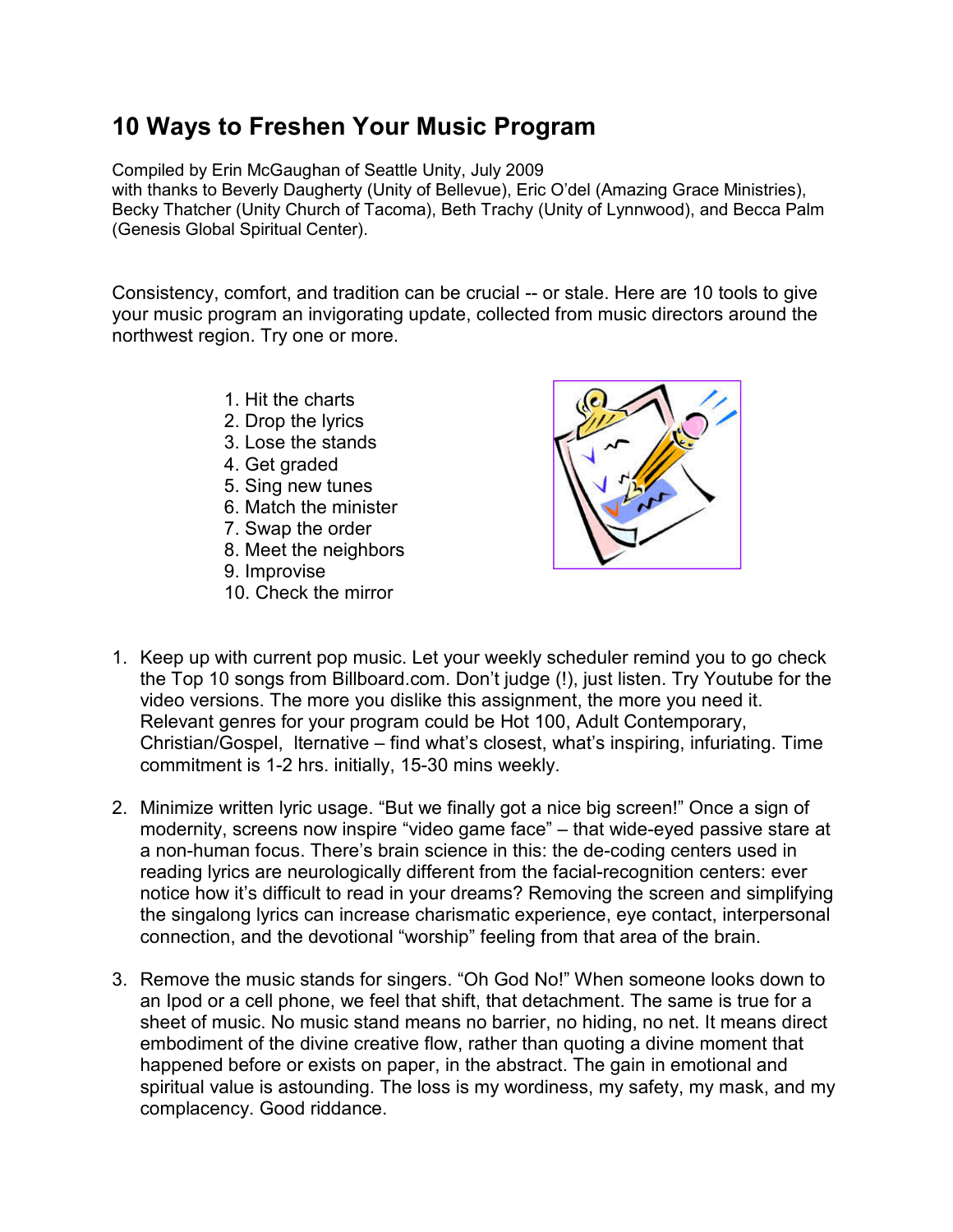- 4. Conduct vigorous assessment. Churches sometimes skimp on real quality control practices, and instead allow moods and personal biases to muddy the waters. Clear them with disciplined assessments - fearless, compassionate, incisive. Here are several methods that combine well.
	- a. Weekly qualitative written reports, grading 1-5 on parameters like performance quality, timing, topic fit, whatever you value.
	- b. Weekly quantitative reports, on metrics like # of congregants on the stage, # of new songs, # of cd's sold, # of hours of prep, money spent on ees/supplies, etc.
	- c. Annual supervisory review, including trend results of the weeklies and 360 review from your contractors and players.
	- d. Annual or bi-annual full-church survey or congregant opinion poll.
	- e. Targeted polling of specific congregants for demographic value: e.g. newcomers, high donors, students, chaplains, etc.

Clear, disciplined assessment creates a basis for better goal setting and experimentation. No pussyfooting around pride, ego, and inertia.

5. Sing a new song.

It's a biblical mandate we often ignore. Four ways here:

- a. **Swap Out**: if you've got any "must sing" tunes e.g. the Peace Song, Surely the Presence, Lord's Prayer – give them a rest, even if it's just once a month.
- b. **Deconstruction**: a big change of feel for an old song like a samba version of I Am the Radiant Life of God, a reggae Peace Song, Sweep Over My Soul in a 4- beat bossa, Loving Kindness in gospel 12/8, or a Barry White version of Only Believe.
- c. **Premieres**: a brand spanking new original. Be sure to say it's the song's premiere, so listeners are conscious of the value.
- d. **Exotic Import**: something with an interfaith or global-culture feeling, like an Om Tare Tutare chant, or a tune in Portugese or Aramaic.
- 6. Match the day's topic. The Spirit moves your minister in a new way every week; it's built-in freshness. Connect to your minister's flow, and you'll co-create a coherent service that amplifies that message. Even with a procrastinating minister, you can leave one or two singalong slots open until the last minute and then swap in an easy favorite on the topic. Your flexibility increases with exercise and stretching, and improves your relationship.



Fresh baked music!